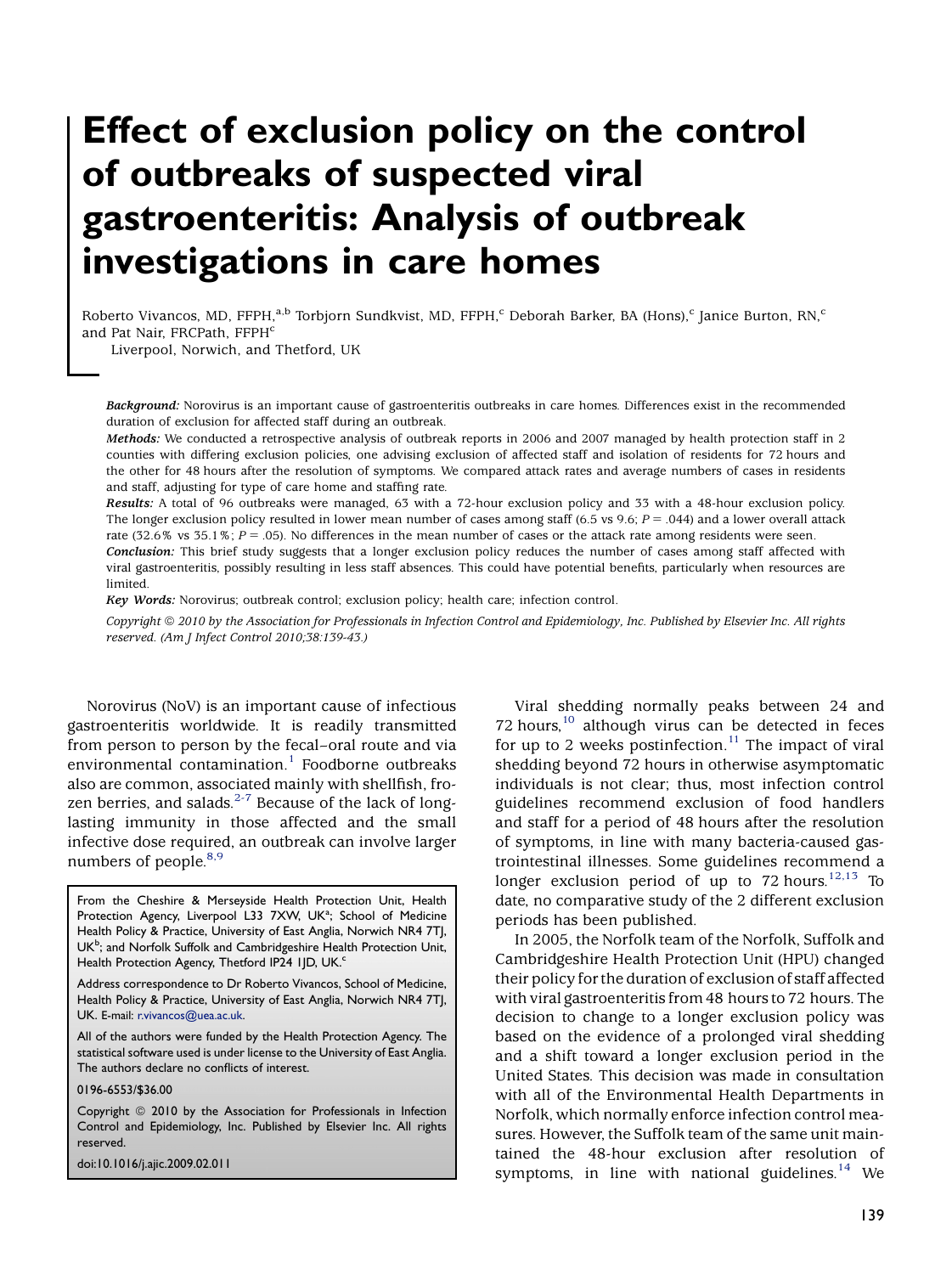conducted an analysis of outbreaks in care homes in the UK counties of Norfolk and Suffolk to assess the effect of the 2 different exclusion policies by the HPU on outbreak management and outcomes in 2 very similar counties.

## METHODS

Two health protection doctors and 3 nurses manage health protection incidents and outbreaks in Norfolk, whereas 2 health protection doctors and 2 nurses cover Suffolk. Norfolk has a larger population, with 825,900 people (23.6% over age 65 years), whereas Suffolk has only 696,100 people (21.6% of the total population over age 65 years). $15$ 

Care homes are residential, with both short-term and long-term residents, providing accommodation, meals, and personal care (eg, help with washing and eating).<sup>[16](#page-4-0)</sup> Care homes with nursing care (or nursing homes) are the same as those without nursing care but have registered nurses who can provide care for more complex health needs. Suffolk has a total of 142 care homes, of which 40 are nursing homes, and Norfolk has 207 care homes, 49 of which are nursing homes.<sup>[16](#page-4-0)</sup>

We conducted an evaluation of the outbreaks managed with a policy of 72-hour exclusion of affected staff and isolation of affected residents as the intervention group and managed with a 48-hour policy as the control group as part of an audit of the management of gastroenteritis outbreaks in care homes. Apart from the different exclusion policies, outbreaks in Norfolk and Suffolk were managed in the same way, in line with national guidelines that, although written for hospital care settings, also are applicable and widely used for community-based care settings (Table 1).<sup>[14](#page-4-0)</sup>

We reviewed case notes of outbreaks of suspected or confirmed viral gastroenteritis in care homes in both counties reported to the HPU between January 1, 2006 and December 31, 2007. Outbreaks were excluded if a bacterial or parasitic cause was identified, because we were interested only in suspected viral gastroenteritis.

Agreed-upon standard operating procedures for laboratory investigation of gastroenteritis outbreaks and sporadic cases exist in the UK. $17,18$  From each outbreak, fecal samples from a maximum of 6 symptomatic patients are tested. NoV polymerase chain reaction is the preferred assay for screening. All specimens from a negative outbreak and 1 specimen from a positive outbreak are sent to the reference laboratory for further testing or virus characterization. Only unformed stools are tested for viruses, meaning that some outbreaks are not investigated if symptoms resolve quickly and insufficient liquid stool samples are available. Rotavirus or adenovirus are not routinely tested for in outbreaks in elderly person.

## Table 1. Summary of control measures recommended by Chadwick et al $14$

- $\bullet$  Isolate or cohort symptomatic residents.
- Wear gloves and apron for contact with affected patients and change these between patients.
- Wash hands with soap and water after contact with an affected patient.
- <sup>d</sup> Exclude affected staff from duties until symptom-free for 48 hours.
- Close of the facilities to new admissions.
- Limit visits and advise visitors on handwashing.
- Promptly clean body fluid spillages.
- $\bullet$  Increase the frequency of routine cleaning.
- Use 0.1% (1000 ppm) hypochlorite to disinfect hard surfaces and clean soft furnishings with either steam or detergent and hot water.

We also excluded outbreaks in warden-controlled flats or houses, because these settings are similar to private homes, in which residents are more independent and normally care for themselves, with some use of communal areas. Moreover, these settings are managed differently from ordinary care homes.

Case notes were reviewed by 2 researchers. For each outbreak, information was collected on the care home characteristics, number of residents and staff, cases among residents and staff before and after intervention, and dates of onset of the first case and when the outbreak was first reported to the HPU.

An outbreak was considered closed when no new cases had been reported for 1 week (ie, date of the last reported case plus 7 days). The period of time between the date of onset of the first case and the closing date was considered the total duration of an outbreak (ie, date of onset to date of closure of an outbreak). The duration of intervention was taken as the time from the date when the outbreak was first reported to the HPU until the closure of the outbreak (ie, date first reported to date of closure), The delay in reporting outbreaks to the HPU was measured as the date of onset of the first case to the date first reported.

Attack rates were estimated from the information given to the HPU. The attack rate before intervention was calculated as cases reported to the HPU on or before the date of first reporting over the number of exposed care home population (ie, residents and staff). The attack rate after the intervention was initiated was calculated as cases reported after the outbreak was reported to the HPU over the number of susceptible persons (ie, total population minus those already affected).

### Analysis

The characteristics of care homes (eg, type of home, number of residents and staff) and outbreaks (eg, cases reported) before any intervention were compared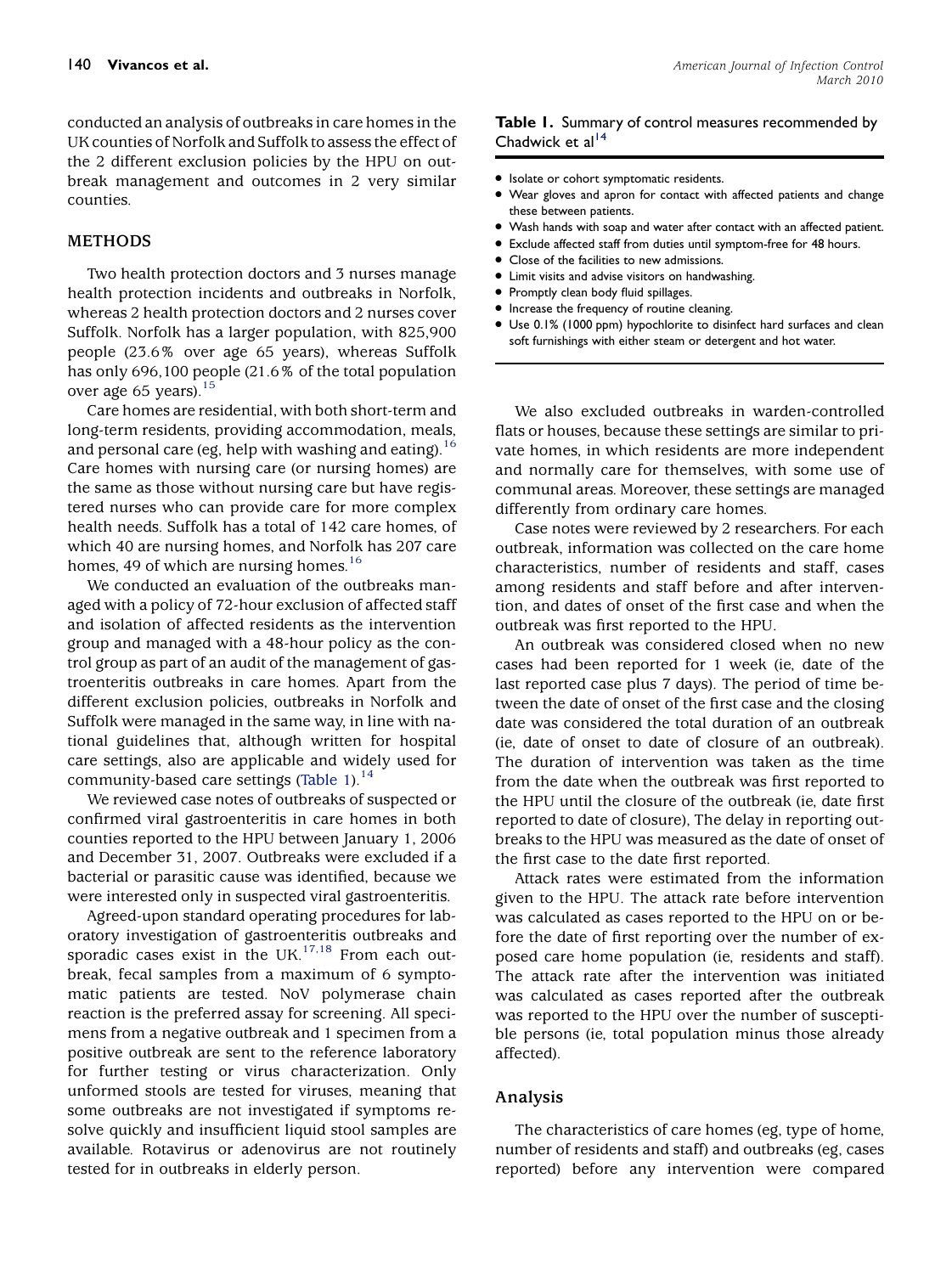according to whether the care home was advised to exclude affected staff and residents for 48 hours or 72 hours after the last bout of symptoms (ie, diarrhea or vomiting), according to local policy. Variables were compared using the t-test, or the Mann-Whitney U-test if the variables were not normally distributed (skewness  $\leq 1$  or  $\geq 1$ ) or for categorical variables.

Outbreak outcomes (ie, attack rates, number of cases, duration) were compared according to the exclusion policy. Results were adjusted using logistic regression, first for all baseline variables that were statistically significant at  $P < .05$  and then for all baseline variables with a significance level of  $P < .2$ . All analyses were performed using SPSS version 14 (SPSS Inc, Chicago, IL).

### RESULTS

During the study period, a total of 32 outbreaks were reported in Suffolk and 64 outbreaks were reported in Norfolk. All outbreaks in Suffolk were managed with a 48-hour exclusion policy, and all outbreaks except 1 in Norfolk were managed with a 72-hour exclusion period. One outbreak in Norfolk was reportedly dealt with a 48-hour exclusion, by recommendation of the care home management. This outbreak was analyzed as with the Suffolk cases. Of the 96 outbreaks, only 34 (32.7%) were confirmed as NoV, and of these, 8 (23%) were of genogroup II, with the rest of an undetermined genogroup. No other viruses were identified.

The exposed population comprosed 7229 people, of which 3490 (48.3%) were care home residents (50.3% in Norfolk and 44.5% in Suffolk) and 3559 (49.2%) were employed staff (45.9% in Norfolk and in 55.4% Suffolk). Of the outbreaks, 17 (16.3%) occurred in nursing homes, 11 (33.3%) in the 48-hour group and 6 (8.5%) in the 72-hour group ( $P = .019$ ). Information on the type of care home (ie, nursing or residential home) was missing for 21 homes (20.2%), all in Norfolk. Otherwise, the outbreaks managed with a 48-hour exclusion policy did not differ in their baseline characteristics (ie, number of residents and staff or cases before initiation of interventions) from those managed with a 72 hour exclusion policy (Table 2).

The average delay between the onset of the first case and reporting of the outbreak to the HPU was 3.7 days (3.5 days in the 72-hour group vs 4 days in the 48-hour group;  $P = .967$ ). There were no differences in the attack rates in residents and staff before initiation of any intervention (Table 2).

Once intervention started, the average number of staff reporting sickness in the control group was greater than that in the 72-hour intervention group Table 2. Preintervention care home and outbreak characteristics according to exclusion policy

|                                                                    | 72-Hour<br><b>Exclusion</b><br>$(n = 63)$ | 48-Hour<br><b>Exclusion</b><br>$(n = 33)$ | Р<br>Value |
|--------------------------------------------------------------------|-------------------------------------------|-------------------------------------------|------------|
| Type of care home                                                  |                                           |                                           | $.019*$    |
| Nursing home                                                       | 6(8.5%)                                   | 11(33.3%)                                 |            |
| Residential home                                                   | 44 (62.0%)                                | 22 (66.7%)                                |            |
| Information missing                                                | 21 (29.6%)                                |                                           |            |
| Mean number of residents (SD)                                      | 36.7 (10.7)                               | 34.6 (16.7)                               | .458       |
| Mean number of staff (SD)                                          | 37.7 (15.8)                               | 42.7 (25.6)                               | $.792*$    |
| Mean staffing ratio (average number<br>of staff per resident) (SD) | 1.1(0.3)                                  | 0.9(0.4)                                  | .127       |
| Mean number cases among residents<br>before intervention (SD)      | 10.7(6.3)                                 | 9.7(5.7)                                  | .443       |
| Mean number of cases among<br>staff before intervention (SD)       | 4.2(5.2)                                  | 4.2(3.8)                                  | $.441*$    |
| Mean attack rate before<br>intervention (SD)                       | 22.7% (15.3)                              | 20.8% (14.4)                              | $.674*$    |
| Mean delay in reporting<br>outbreak, days (SD)                     | 3.5(3.1)                                  | 4(4.9)                                    | .967*      |

\*Mann-Whitney U-test.

(5.5 vs 2.8; unadjusted  $P = .001$ ) ([Table 3](#page-3-0)). This difference became statistically insignificant after adjustment for the provision of nursing and staffing rates. There were fewer cases among staff in the 72-hour policy group; on average, the control group had 9.6 staff illnesses over the course of an outbreak, compared with 6.5 in the 72-hour group (unadjusted  $P = .044$ ). The postintervention and overall attack rates also were lower in the 72-hour group, due mainly to the lower attack rate among staff (19.2% vs 26.2%; adjusted  $P = .015$ ). There were no significant differences in the duration of outbreaks with either intervention (16.8 days with the 72-hour group vs 15.5 days with the 48-hour group;  $P = 2.48$ ).

#### DISCUSSION

We believe that this is the first study to evaluate the effect of different periods of staff exclusion on the outcomes of outbreaks of viral gastroenteritis. Outbreaks managed with a longer exclusion period had lower overall attack rates than those managed with a shorter exclusion period. This is largely the result of the reduced number of cases among staff rather than among residents.

This effect could be the result of exposure of care home staff to ill residents as well as to infectious work colleagues. Whereas staff protect themselves against infection from residents by using personal protective equipment, such as aprons and globes, and washing their hands, they may relax these measures when they are with colleagues or in common areas (eg, staff toilets and changing rooms, common rooms, kitchens), which may be cleaned less frequently than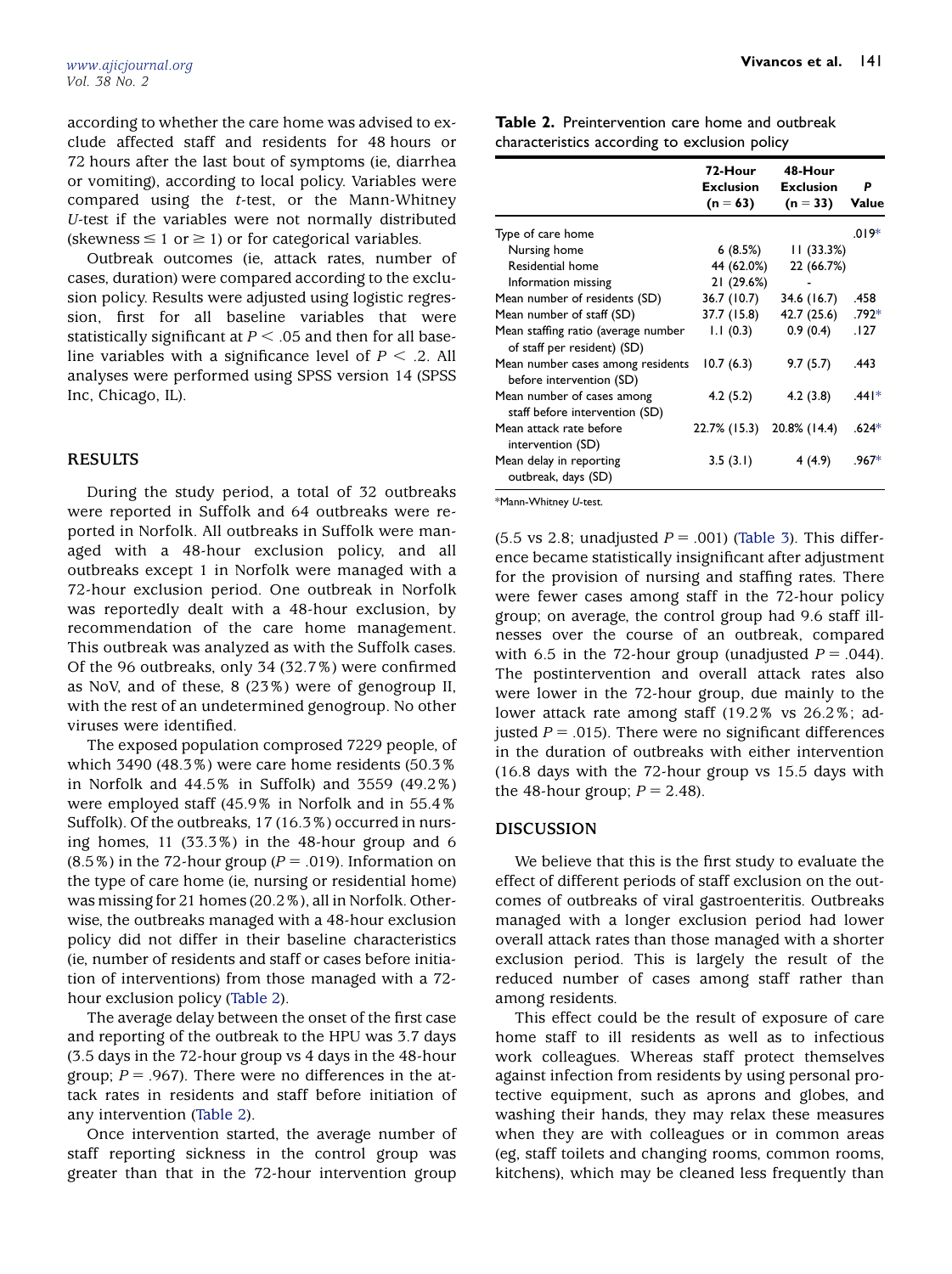<span id="page-3-0"></span>

|  |  |  |  | Table 3. Intervention outcome characteristics according to the exclusion policy |  |  |  |  |
|--|--|--|--|---------------------------------------------------------------------------------|--|--|--|--|
|--|--|--|--|---------------------------------------------------------------------------------|--|--|--|--|

|                                                          | <b>72-Hour Exclusion.</b><br>Mean (SD) ( $n = 63$ ) | 48-Hour Exclusion,<br>Mean (SD) ( $n = 33$ ) | <b>Unadjusted</b><br>P Value | <b>Adjusted</b><br>P Value* | <b>Adjusted</b><br>$P$ Value <sup>t</sup> |
|----------------------------------------------------------|-----------------------------------------------------|----------------------------------------------|------------------------------|-----------------------------|-------------------------------------------|
| Cases among residents after intervention                 | 4.4(6.1)                                            | 5.9(5.4)                                     | $.073*$                      | .063                        | .764                                      |
| Cases among staff after intervention                     | 2.8(4.1)                                            | 5.5(4.9)                                     | .001 <sup>‡</sup>            | .066                        | .163                                      |
| Total number of cases among residents (before and after) | 14(8.4)                                             | 15.3(7.7)                                    | .450                         | .769                        | .691                                      |
| Total number of cases among staff                        | 6.5(6.4)                                            | 9.6(6)                                       | $.006*$                      | .019                        | .044                                      |
| Attack rate among residents                              | 42.4% (23.2)                                        | 48.9% (27.3)                                 | $.212^{+}$                   | 140.                        | .226                                      |
| Attack rate among staff                                  | 19.2% (19.5)                                        | $26.2\%$ (18)                                | $.024$ <sup>+</sup>          | .030                        | .015                                      |
| Attack rate after intervention                           | $15.2\%$ (26.1)                                     | 19% (14.8)                                   | .007 <sup>‡</sup>            | ا52.                        | .083                                      |
| Attack rate (overall)                                    | $32.6\%$ (23.1)                                     | $35.1\%$ (16.3)                              | $.202 +$                     | .302                        | .05                                       |
| Duration of outbreak (days)                              | 16.8(6.5)                                           | 15.5(6.3)                                    | $.262^{+}$                   | .516                        | .248                                      |
| Intervention (days)                                      | 13.4(5.9)                                           | 11.5(3.7)                                    | $.163*$                      | .160                        | .092                                      |

\*Adjusted for type of care home.

<sup>†</sup>Adjusted for type of care home and staffing rates.

\*Mann-Whitney U-test.

areas used by residents. For instance, a recent investigation of an outbreak of NoV in elementary school demonstrated the environmental presence of NoV in computer mouses and keyboards.<sup>1</sup>

The staff exclusion policy used in managing an outbreak is less likely to affect the attack rate of residents, whose level of exposure depends more on other control measures in place in the care home (ie, isolation of cases, cohorting, handwashing, hygiene).

Our study has several limitations. Because it is a retrospective study, the effect of systematic differences in the handling of outbreaks by different health protection staff in Norfolk and Suffolk could not be limited. The data were routinely collected through the course of the outbreak investigation, and thus the number of care home characteristics was limited, which in turn limited the degree of adjustment for potential confounders. Differences between these 2 rural counties, such as sociodemographic characteristics and supporting local structures, may affect the well being of the elderly population. We were unable to control for sociodemographic characteristics, such as education or economic status of the care home residents, because we did not collect patient-level data.

As a proxy measure for quality of care, we used the type of care home to adjust the analysis. Information of the type of care homewas not available in all of the notes. Although it would have been possible to ascertain the type in each case, some care homes may have changed type, and current information may not accurately reflect the situation existing at the time of the outbreak. Thus, care home type is less accurate, and, consequently, we used staffing rates to adjust the analysis.

Another limitation of the study is that although all of the outbreaks were managed as suspected viral gastroenteritis, only one-third of them actually were confirmed to be caused by NoV. The remainder may not have been fully investigated due to a lack of sufficient or adequate fecal samples.

One of the arguments against changing from a 48-hour to a 72-hour exclusion policy is that the latter would have considerable resource and financial implications for care homes and hospitals. Our analysis suggests that a longer exclusion period results in a significant reduction in the number of staff affected and thus requiring exclusion. In our study, on average 5 to 6 staff members were excluded for 48 hours, whereas only 3 needed to be excluded for 72 hours once outbreak control measures were put in place. This would result in a net savings of 1 to 2 staff days with a 72-hour exclusion policy, helping save resources in care homes.

Further research into the effect of interventions and policies to control outbreaks of viral gastrointestinal infections in different settings is needed to ensure that the best possible outcomes are achieved.

We believe that the there is no difference in the overall duration of an outbreak with the 2 exclusion policies; however, there are possible benefits of a 72-hour exclusion, not only in reducing the numbers of staff off sick, but also in reducing the overall number of staff-days taken off. These differences in outcome and the potential benefits for care homes, although not enough to justify a change in policy based on results from a single study, should stimulate more rigorous research into the effect of different control policies.

We acknowledge the efforts of all of the environmental health officers in Norfolk and Suffolk, as well as the microbiology departments in the 5 hospitals serving the 2 counties, thanks to whom all of the outbreaks were efficiently managed. We thank Dr Mark Reacher (regional epidemiology) for his technical advice.

#### **References**

1. Goodgame R. Norovirus gastroenteritis. Curr Infect Dis Rep 2007;9: 102-9.